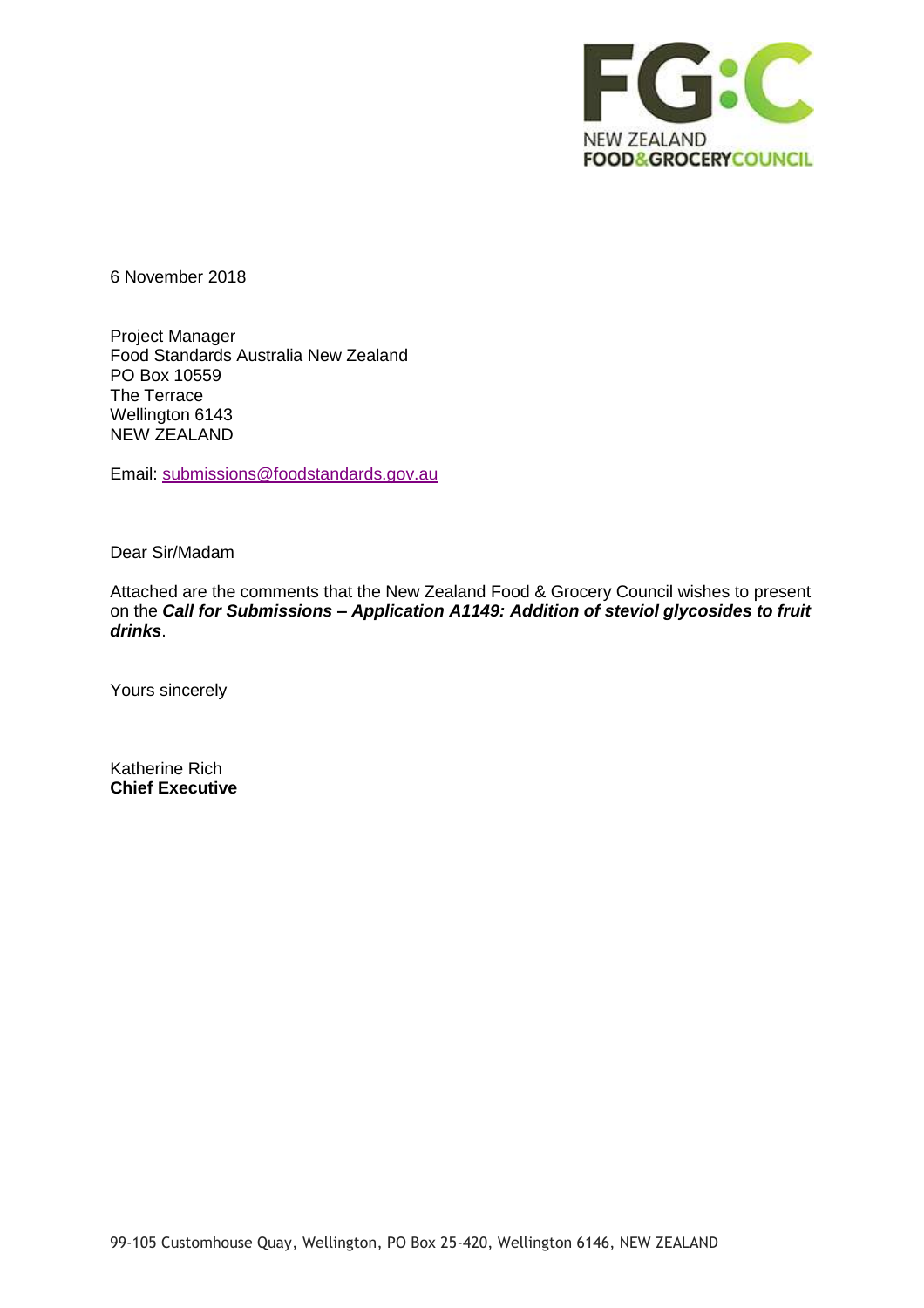

## *Call for submissions – Application A1149: Addition of steviol glycosides to fruit drinks*

**Submission by the New Zealand Food & Grocery Council**

**6 November 2018**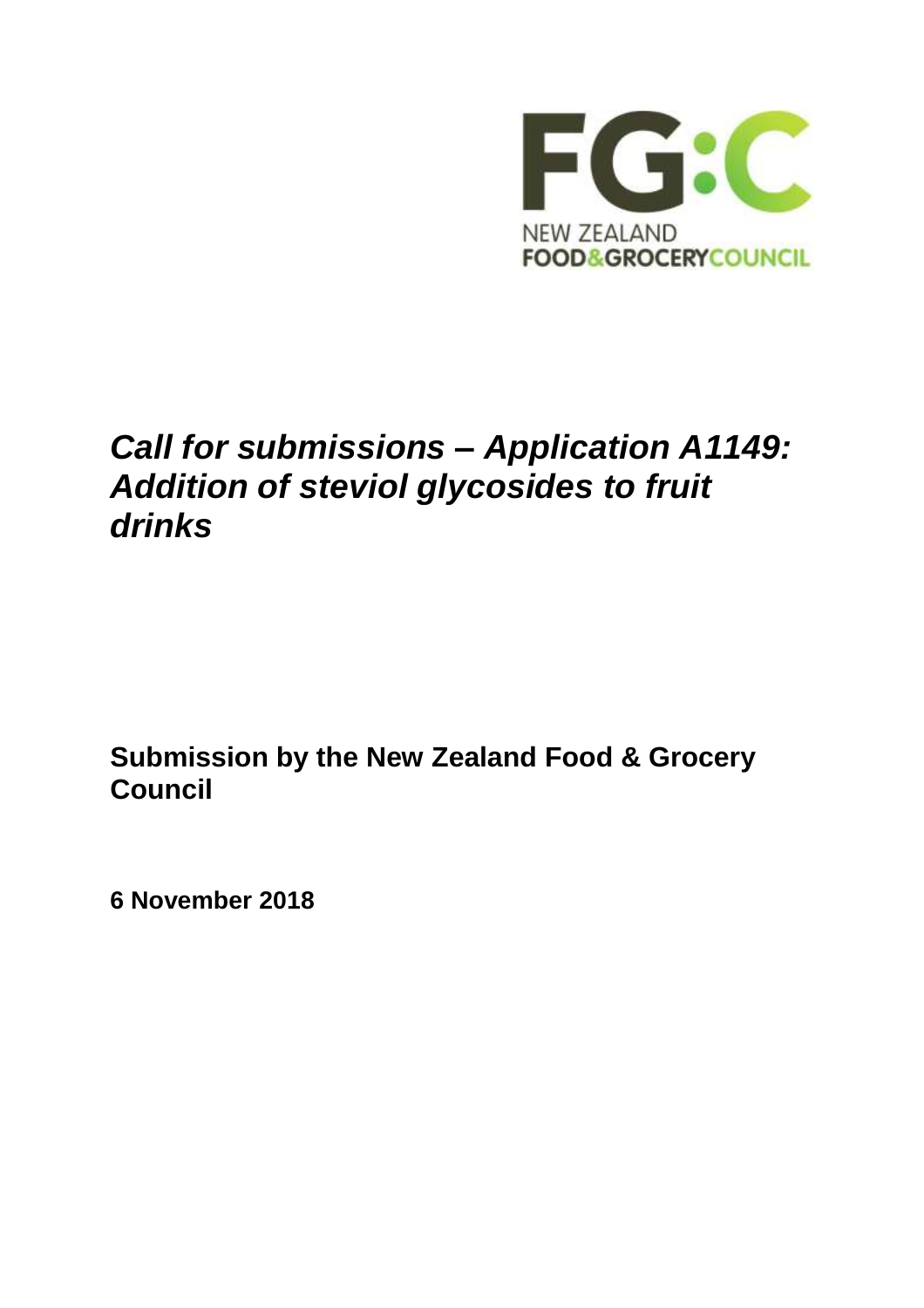## **NEW ZEALAND FOOD & GROCERY COUNCIL**

1. The New Zealand Food & Grocery Council ("NZFGC") welcomes the opportunity to comment on the *Call for submissions – Application A1149: Addition of steviol glycosides to fruit drinks*.

\_\_\_\_\_\_\_\_\_\_\_\_\_\_\_\_\_\_\_\_\_\_\_\_\_\_\_\_\_\_\_\_\_\_\_\_\_\_\_\_\_\_\_\_\_\_\_\_\_\_\_\_\_\_\_\_\_\_\_\_\_\_\_\_\_\_\_\_\_\_\_\_\_\_\_\_\_\_\_\_\_\_\_\_\_\_\_\_\_\_\_\_\_\_\_\_\_\_\_\_\_

2. NZFGC represents the major manufacturers and suppliers of food, beverage and grocery products in New Zealand. This sector generates over \$34 billion in the New Zealand domestic retail food, beverage and grocery products market, and over \$31 billion in export revenue from exports to 195 countries – some 72% of total merchandise exports. Food and beverage manufacturing is the largest manufacturing sector in New Zealand, representing 44% of total manufacturing income. Our members directly or indirectly employ more than 400,000 people – one in five of the workforce.

## **The Application**

3. The Australian Beverages Council Ltd, supported by the New Zealand Beverage Council, applied to have the Australia New Zealand Food Standards Code (the Food Standards Code) amended in June 2017 to permit the addition of steviol glycosides to fruit drinks at a maximum level of 200mg/kg steviol equivalents. Steviol glycosides are intense sweeteners already permitted widely in the Australian and New Zealand food supply and in many countries/regions internationally.

## **COMMENTS**

- 4. NZFGC strongly supports the amendment being sought for the addition of steviol glycosides to fruit drinks. In light of the intensified focus on obesity in both Australia and New Zealand, substitutes for sugar, where technologically justified and feasible for use in food or beverages in the food supply, should be vigorously pursued.
- 5. NZFGC understands that one of the delays to progressing this application was the potential for the acceptable daily intake (ADI) for steviol glycosides of 0-4 mg/kg bw to be exceeded. The omission of fruit drinks from permissions in the Food Standards Code to use steviol glycosides was somewhat anomalous and has been generally attributed to an oversight situation rather than a deliberate exclusion at the time.
- 6. The safety considerations delivered by ADIs are purposely conservative and the review of the exposure to the ADI for this application required Food Standards Australia New Zealand (FSANZ) to assess the extent of use in the food supply and the extent of consumption in various population groups. As noted in the *Supporting Document 1* to the FSANZ *Call for Submissions*, NZFGC assisted in facilitating the provision of data from industry concerning use and levels right across the food supply. This was in in order for the FSANZ risk assessment to be completed.
- 7. Steviol glycosides are intense sweeteners already permitted widely in the food supply and in many countries/regions internationally. Steviol glycosides are derived from the *Stevia rebaudiana* plant and are 250-300 times sweeter than sucrose. They were first approved for use in the Food Standards Code, in a wide variety of foods, in 2008. Steviol glycosides have been reviewed by FSANZ four more times since then to make further amendments to the Food Standards Code, the last two to take account of different production methods. FSANZ's food technology assessment concluded that steviol glycosides are widely used by industry, widely tolerated by consumers, stable and technologically justified.